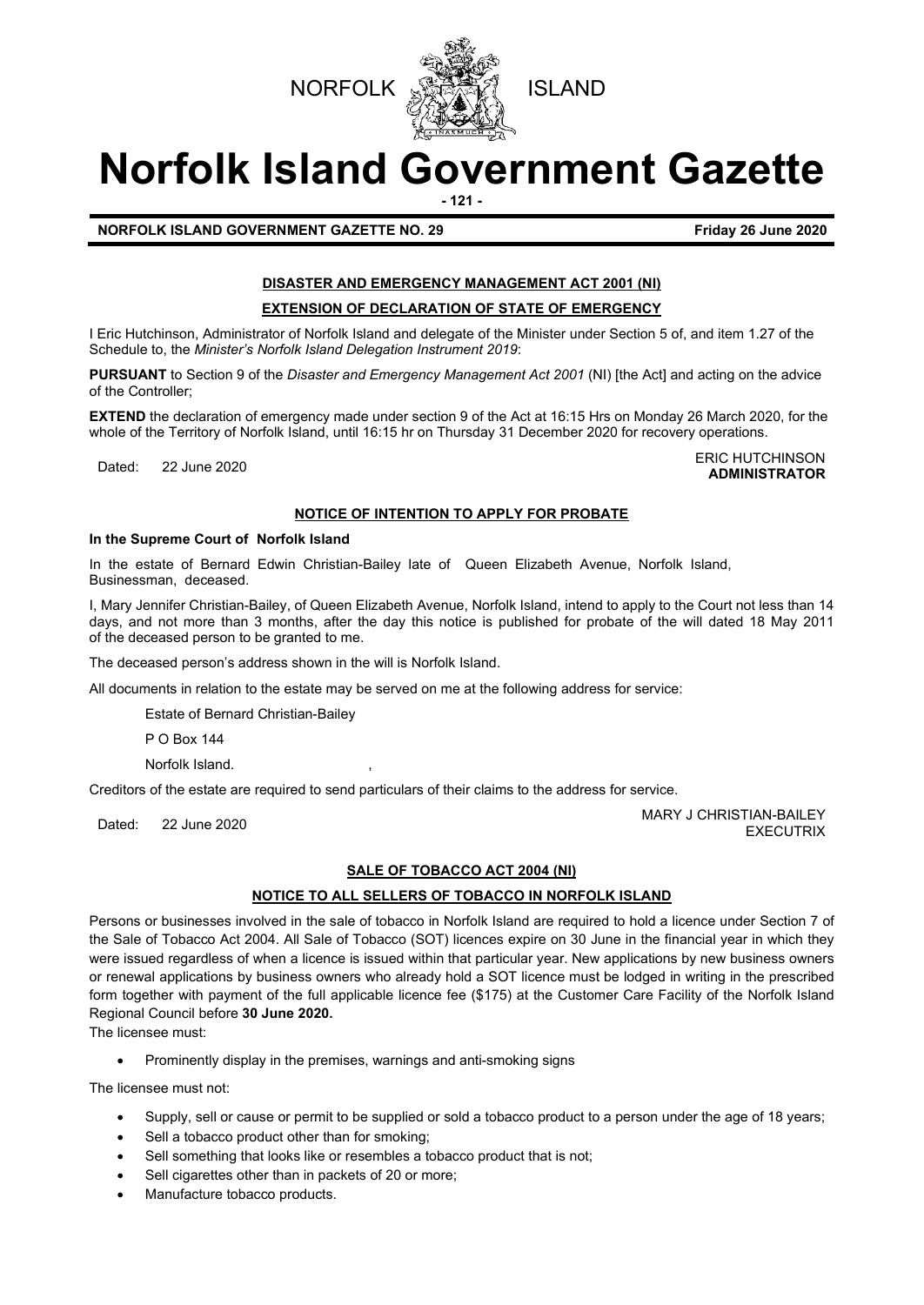# **NORFOLK ISLAND GOVERNMENT GAZETTE NO. 29 Friday 26 June 2020**

The 'APPLICATION FOR A LICENCE UNDER THE SALE OF TOBACCO ACT 2004' form can be collected from Customer Care in the Telecom Building or from Council's website from the following link: <http://www.norfolkisland.gov.nf/council/council-documents/forms-sale-tobacco/sale-tobacco-application-licence>

Dated: 19 June 2020 PETER WILSON

# **TEAM LEADER WASTE AND ENVIRONMENT**

# **ASSOCIATIONS INCORPORATION ACT 2005 (NI)**

# **NOTICE OF INTENTION TO APPLY FOR THE CONVERSIONS OF A COMPANY**

I Christopher Adam Magri of Norfolk Island, a person authorized in that behalf by the Board of Directors of the company known as Norfolk Island People for Democracy Ltd hereby give notice that the company intends to apply for the conversion of incorporation of the company under the Companies Act 1985 to that of an association under the Associations Incorporation Act 2005.

This notice has been approved by the Registrar of Associations.

Dated: 18 May 2020 CHRIS MAGRI

#### **ELECTRICITY SUPPLY ACT 1985**

# **NOTICE TO CONSUMERS**

#### **PLEASE NOTE THAT:**

- 1. Under subsection 9(1) of the *Electricity Supply Act 1985*, authorised officers will be entering lands Island wide in Norfolk Island on 22nd June, 2020 through to 30<sup>th</sup> June, 2020, between the hours of 8am and 5pm for the purpose of reading electricity meters.
- 2. All dogs on lands in the above mentioned times should be securely tethered or housed to allow the authorised officers to carry out their duty in safety.
- 3. Failure to securely tether or house a dog will result in an electricity meter not being read.
- 4. If an electricity meter on any land is not read as a result of a dog not being securely tethered or housed the electricity supply to that land may be assessed.

Persistent failure to comply with the request to restrain dogs at the times when the meters are read,

may cause a disconnection of the service.

Dated: 18 June 2020 **BRUCE TAYLOR** 

# **MANAGER SERVICES**

# **PLANNING ACT 2002 (NI) – SECTION 48 NOTICE**

The following Development Application for permissible (with consent) use or development of land has been determined under the *Planning Act 2002 (NI).*

| <b>DA Number</b> | Applicant                                     | <b>Location</b>                                             | <b>Proposed Use and/or</b><br><b>Development</b>                                                                                                      | <b>Decision</b>                                     |
|------------------|-----------------------------------------------|-------------------------------------------------------------|-------------------------------------------------------------------------------------------------------------------------------------------------------|-----------------------------------------------------|
| DA 17/2019       | Y E Robinson,<br>PO Box 35.<br>NORFOLK ISLAND | Portion 53g1,<br>2 Pitcairn Place<br>NORFOLK ISLAND<br>2899 | Change of Use to add<br>Residence -<br>Accommodation Unit as an<br>additional permitted use of<br>the existing Residence $-$<br><b>Dwelling House</b> | Approved, 5 June<br>2020, subject to<br>conditions. |

#### **Public Inspection**

The Notice of Decision and accompanying documents may be inspected, free of charge, during business hours at the Planning Office of the Norfolk Island Regional Council, New Military Barracks, Kingston.

#### **Reviewable Decisions**

Decisions made in relation to development applications are reviewable decisions within the meaning of subsection 78(1) of the *Planning Act 2002 (NI).* The applicant or any person who made a written public submission about the development application has the right to apply to the Administrative Review Tribunal or the Administrative Appeals Tribunal for review of a decision on a development application. An application for a review must be lodged within 28 days of the date the decision was given.

Dated: 27 May 2020 JODIE BROWN **SENIOR STRATEGIC PLANNER** 

**APPLICANT**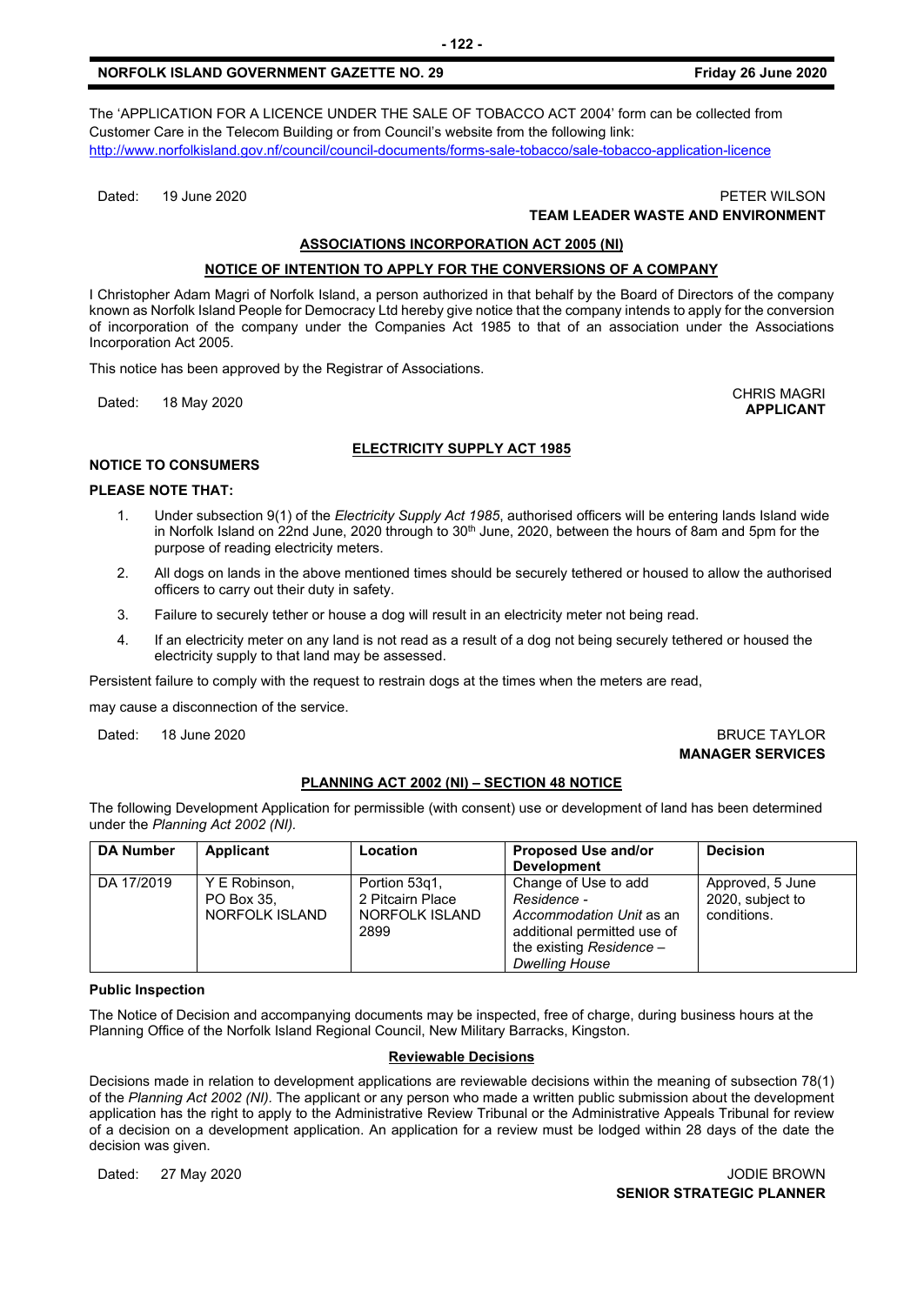#### **NORFOLK ISLAND GOVERNMENT GAZETTE NO. 29 FRIDAY 19 TO 20 TO 20 TO 2020 Friday 26 June 2020**

#### **TRAFFIC ACT 2010 (NI)**

#### **TEMPORARY CLOSURE OF ROAD FOR ROAD WORKS**

#### **CULVERT REPLACEMENT & REPAIR**

# **NEW CASCADE ROAD – BETWEEN TAYLORS ROAD AND HARPERS ROAD**

I, Andrew Roach, Chief Executive Officer and General Manager of the Norfolk Island Regional Council, under section 50 of the *Traffic Act 2010*, **close** that part or parts of the road specified in Part 1 of the Schedule to all vehicular traffic (except any vehicle specified in Part 2 of the Schedule) for and during the period **8.00 am to 4.00 pm on and from Monday 1 June 2020 through to Monday 31 August 2020** as necessary for public safety purposes and as I am of the opinion it is necessary or desirable to do so in order to carry out **CULVERT REPLACEMENT AND REPAIR AT CULVERTS 2, 4 & 6**.

#### **SCHEDULE**

**Part 1** – Partial Road Closure: That part of New Cascade Road, from Portion 26h to Portion 27b3 between Taylors Road and Harpers Road, for the purpose of culvert/pipe replacement and repair as shown on the attached plan and map. The start and end of the road works site to be as officially signposted by the Council or as directed by Council workers at the works site or as directed by police from time to time during the period which from time to time may be a closure of all of the road or a closure of only a part of the road or a closure of one or more carriageways of New Cascade Road as needed for the culvert works.

**Part 2** - Exempted classes of vehicles –

- (a) Vehicles and plant authorised by the General Manager of the Norfolk Island Regional Council or delegate thereof for delivery of goods or services;
- (b) Council vehicles and plant involved on official business;
- (c) Police, ambulance, fire services and emergency vehicles on official business;<br>(d) Vehicles authorised by OIC Police or delegate thereof.
- Vehicles authorised by OIC Police or delegate thereof.



Dated: 26 May 2020 ANDREW ROACH **CHIEF EXECUTIVE OFFICER**